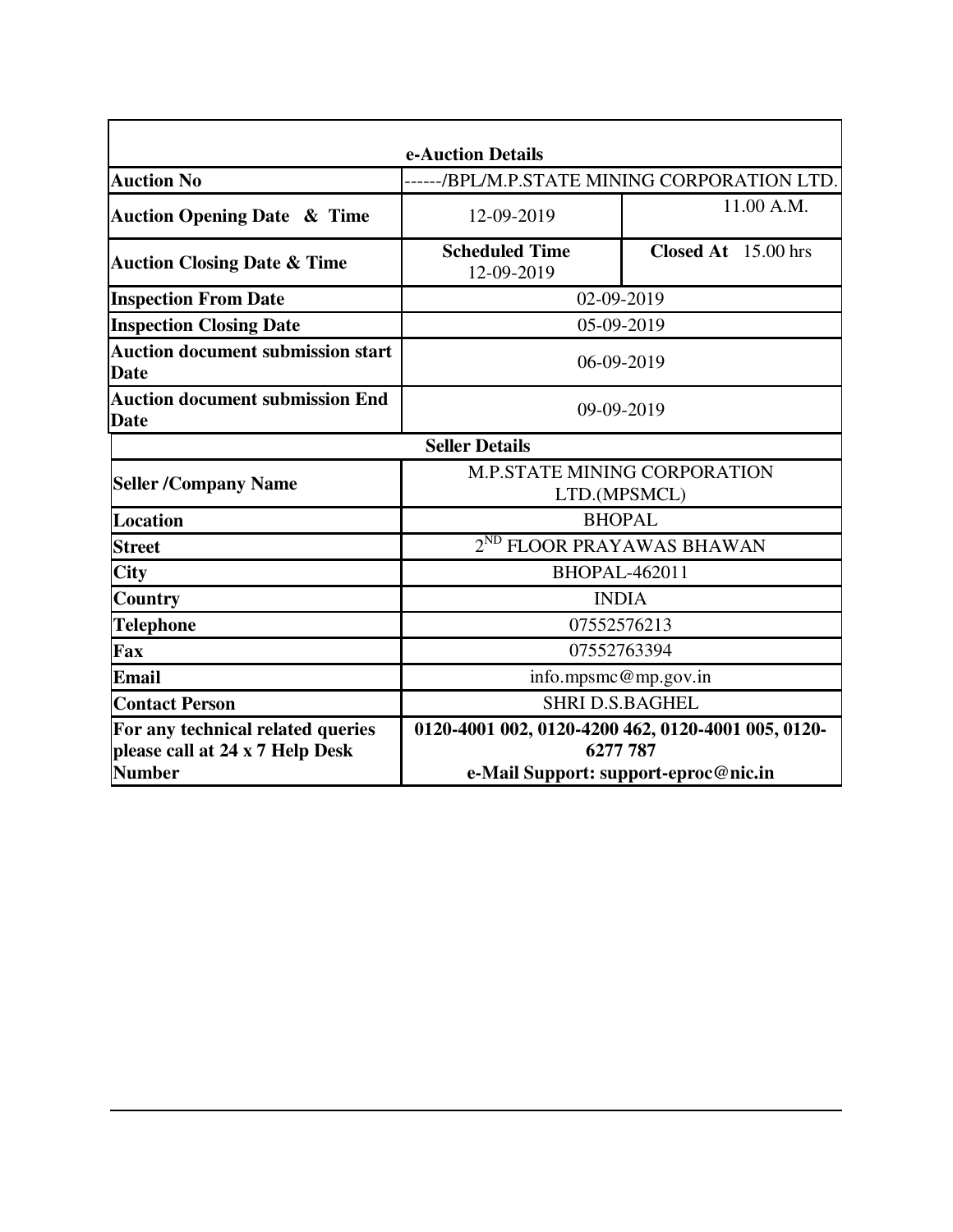| <b>LOT NAME</b>                             | <b>LOT DESCRIPTION</b>                                                                                                                                                                                                                                                                                                                                                                                                                                                                                                                      | <b>QUANTITY</b> | <b>GST</b>               | <b>LOCATION</b>                            |
|---------------------------------------------|---------------------------------------------------------------------------------------------------------------------------------------------------------------------------------------------------------------------------------------------------------------------------------------------------------------------------------------------------------------------------------------------------------------------------------------------------------------------------------------------------------------------------------------------|-----------------|--------------------------|--------------------------------------------|
| <b>LOT Name:</b><br>Pyrophyllite<br>mineral | Pyrophyllite mineral<br>on As Is Where Is basis.<br>Monthly lifting schedule<br>will be 1500 MT per month<br>which may be altered at the<br>discretion of MPSMCL<br>Note : The price quoted<br>shall be exclusive of any<br>taxes $\&$ Duties which may<br>be payable by the H1(18000MT/Year).<br>bidder i.e. offer price should<br>be at or above the Starting<br>price fixed by MPSMCL<br>and exclusive of royalty,<br>GST, RRDT,<br>Cess<br>$\overline{\phantom{a}}$<br>Loading charges<br>and<br>interest etc. if<br>any<br>applicable. | 36000 M.T.      | As Applicable Tikamgarh, | Kari Mines,<br>Distt.<br>Madhya<br>Pradesh |

(Complete e-auction document is available on e-auction website **https://eauction.gov.in** Corrigendum, if any, shall be available on https://eauction.gov.in or https://mpsmc.gov.in Website.

## **Time Schedule and Key details of the e-auction**

| SI. | <b>Particulars of Auction</b>  | Date and Time       |
|-----|--------------------------------|---------------------|
|     | e-Auction Published Date       | 28/8/2019           |
| ∍   | Document Submission Start Date | 06/09/2019          |
| 3   | Document Submission End Date   | 09/09/2019          |
|     | <b>Approval Start Date</b>     | 11/09/2019          |
|     | <b>Approval End Date</b>       | 11/09/2019          |
| 6   | <b>Auction Start Date</b>      | 12/09/2019 11:00 AM |
|     | <b>Auction End Date</b>        | 12/09/2019 03:00 PM |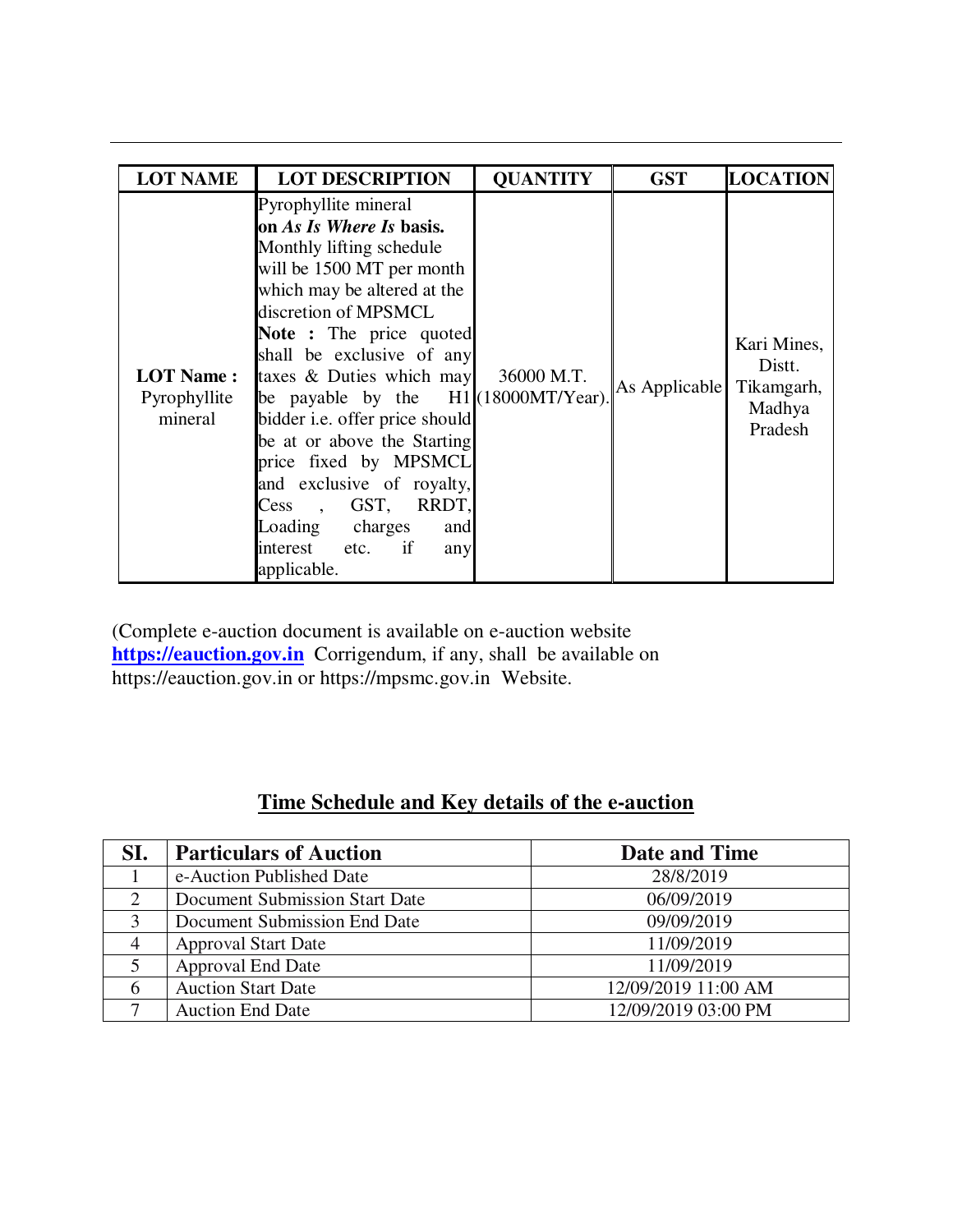# **SPECIAL TERMS & CONDITION**

- Forward-Auction document consisting of qualification information and eligibility criteria of bidders, specifications and the set of terms and conditions of the contract to be complied by the bidder, is publicly visible in the website https://eauction.gov.in and the intending bidder can download the documents free of cost from the website.
- Total turnover should not be less than 1.00 Cr. (One Crore) in any of the last three years as per the audited balance sheet i e F Y 2015-16, 2016-17 & 2017-18.
- Copy of audited balance sheet for the FY 2015-16, 2016-17 & 2017-18 shall be made available to the M. P. State Mining Corporation Ltd. Block 1, Floor 2A, Paryavas Bhavan, Jail Road, Arera Hills, Bhopal- 462011 on or before **09-09-2019** through Registered post or e-mail to info.mpsmc@mp.gov.in
- Pre-Bid EMD **Rs. 25 lakh** is to be submitted on or before dtd. **09-09-2019** with MPSMC ltd.
- The price quoted by the parties shall be exclusive of taxes and duties which may be payable by the H-1 bidder i.e. offered bid price should be above the Reserve/Starting price as fixed by MPSMCL and must be exclusive of Royalty, Cess, GST, RRDT, loading charges and interest if any applicable etc.
- E-auction shall be held only amongst bidders who have submitted Documents regarding eligibility criteria with MPSMCL and are declared eligible by MPSMCL and have deposited PRE-BID EMD with MPSMCL Bhopal.

## **PRE-BID-REQUIREMENT:-**

**(i) FOR PARTICIPATION IN THIS AUCTION BUYERS MUST SUBMIT A PRE-BID EMD OF RS. 25,00,000 (Twenty Five Lakh) which shall be deposited by way of DD drawn in favour of "THE MADHYA PRADESH STATE MINING CORPORATION LIMITED" payable at Bhopal. The bidders shall also have the option of making e-Payment through NEFT/RTGS.** 

**The bank details of M/s MPSMCL are:** 

**" THE MADHYA PRADESH STATE MINING CORPORATION LIMITED"** payable at Bhopal Dist. Bhopal

**A/C Name - The Madhya Pradesh State Mining Corporation Ltd.**

**Bank Name- I D B I BANK** 

**A/c No.- 030104000246262** 

**IFSC Code- IBKL0000030** 

• **(ii) PRE-BID EMD DEPOSITED AFTER DUE DATE WILL NOT BE ACCEPTED. ONLY THOSE BUYERS WHO SUBMIT THE PRE-BID EMD on or before 09/09/2019 WILL BE ALLOWED TO PARTICIPATE IN THIS E-AUCTION.THE ORIGINAL DEMAND DRAFT OR DETAIL OF ON LINE**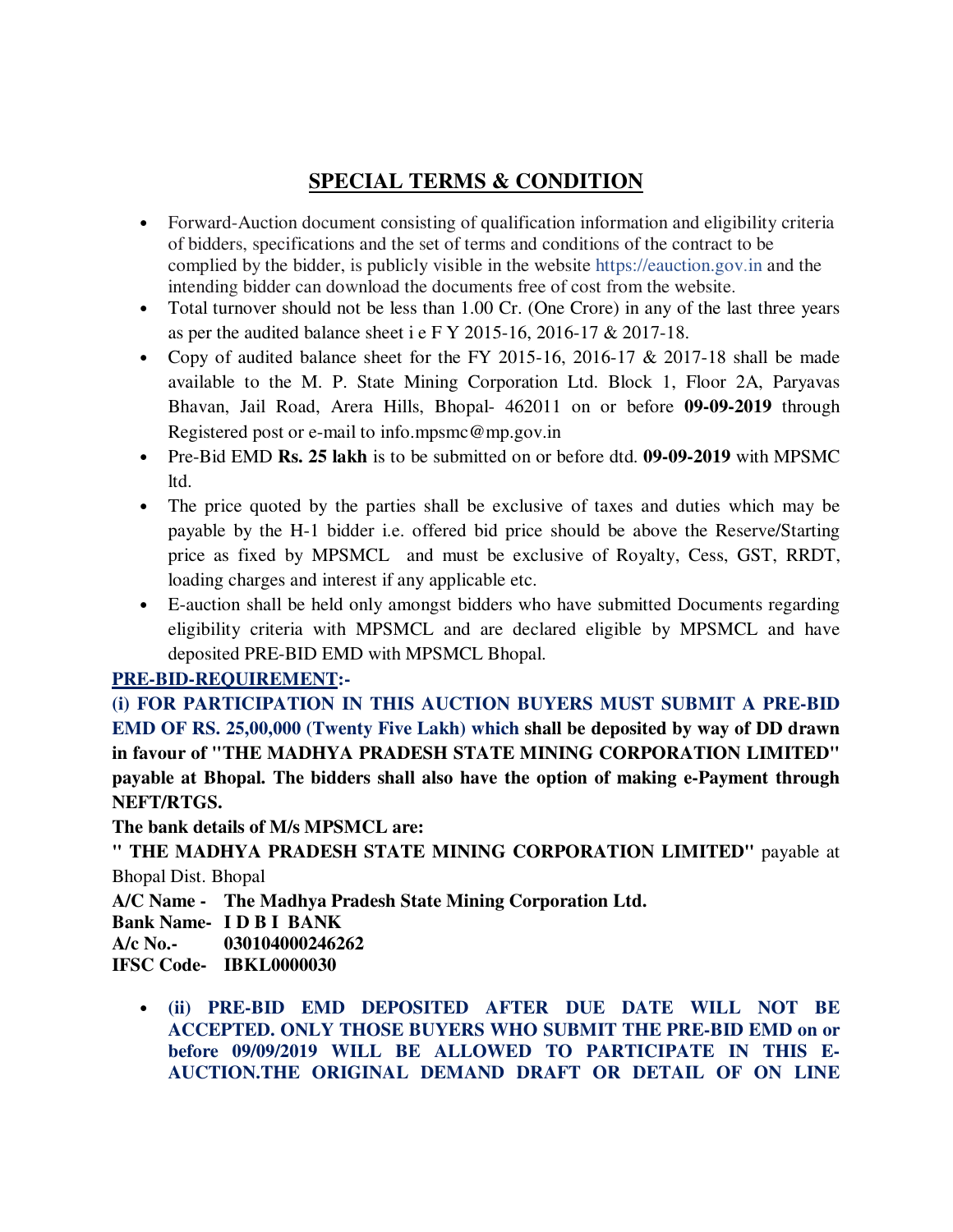# **SPECIAL TERMS & CONDITIONS OF e-Auction FOR SALE OF "Pyrophyllite Mineral" Lying at Kari, Distt. Tikamgarh (M.P.)**

**THE e-AUCTION SALE IS GOVERNED BY THE GENERAL TERMS & CONDITIONS (GTC), BUYER SPECIFIC TERMS & CONDITIONS (BSTC) AND SPECIAL TERMS & CONDITIONS (STC) OF THE e-AUCTION. IN CASE OF ANY CONFLICT OR DIFFERENCES AMONG ANY PROVISIONS OF GTC, BSTC & STC, THE PROVISIONS OF STC WILL PREVAIL OVER OTHERS IN THE PARTICULAR e-AUCTION.** 

| e-Auction Details       |                                                                                                                                                                                     |  |  |  |
|-------------------------|-------------------------------------------------------------------------------------------------------------------------------------------------------------------------------------|--|--|--|
|                         | Product Description    Pyrophyllite mineral Available at MPSMCL Kari Mines "On as is                                                                                                |  |  |  |
|                         | where is basis"                                                                                                                                                                     |  |  |  |
| e-auction Date          | 12-09-2019                                                                                                                                                                          |  |  |  |
| e-auction Time          | 11:00 A.M. to 3:00 P.M.                                                                                                                                                             |  |  |  |
| <b>Supply period</b>    | 2(Two) Years                                                                                                                                                                        |  |  |  |
| e-auction Quantity      | <b>Pyrophyllite Mineral - 36000 MT.</b> (Each Year 18000 MT) As<br>Produced. Monthly lifting schedule will be 1500 MT per month which<br>may be altered at the discretion of MPSMCL |  |  |  |
| <b>Starting Price</b>   | <b>Pyrophyllite Mineral</b><br>- Rs. 2245/- Per Metric Tonne (Exclusive of<br>Royalty and Taxes Etc.)                                                                               |  |  |  |
| <b>Pre-Bid EMD</b>      | Rs. 25 Lakh                                                                                                                                                                         |  |  |  |
| Ш.                      | 1) The successful bidder will have to lift 36000 MT as Produced within                                                                                                              |  |  |  |
| <b>Payment Schedule</b> | Two year of issue of work order. Monthly lifting schedule will be 1500<br>MT per month /at the discretion of MPSMCL.                                                                |  |  |  |
|                         | 2) The successful bidder shall have to deposit advance payment                                                                                                                      |  |  |  |
|                         | against monthly lifting quantity by 25th day of preceding month. No                                                                                                                 |  |  |  |
|                         | piece meal payment will be accepted.                                                                                                                                                |  |  |  |
|                         | 3) On receipt of such payment, The MPSMCL shall issue Release                                                                                                                       |  |  |  |
|                         | Order for the quantity for which the payment has been made.                                                                                                                         |  |  |  |
|                         | 4) Buyer will mandatorily ensure lifting of entire allotted material                                                                                                                |  |  |  |
|                         | for the month within that month only to avoid forfeiture of                                                                                                                         |  |  |  |
|                         | <b>Performance Guarantee.</b>                                                                                                                                                       |  |  |  |
|                         | 5) No RO will be released for material for which payment has not                                                                                                                    |  |  |  |

**I. Bidding related details are mentioned in the table below:**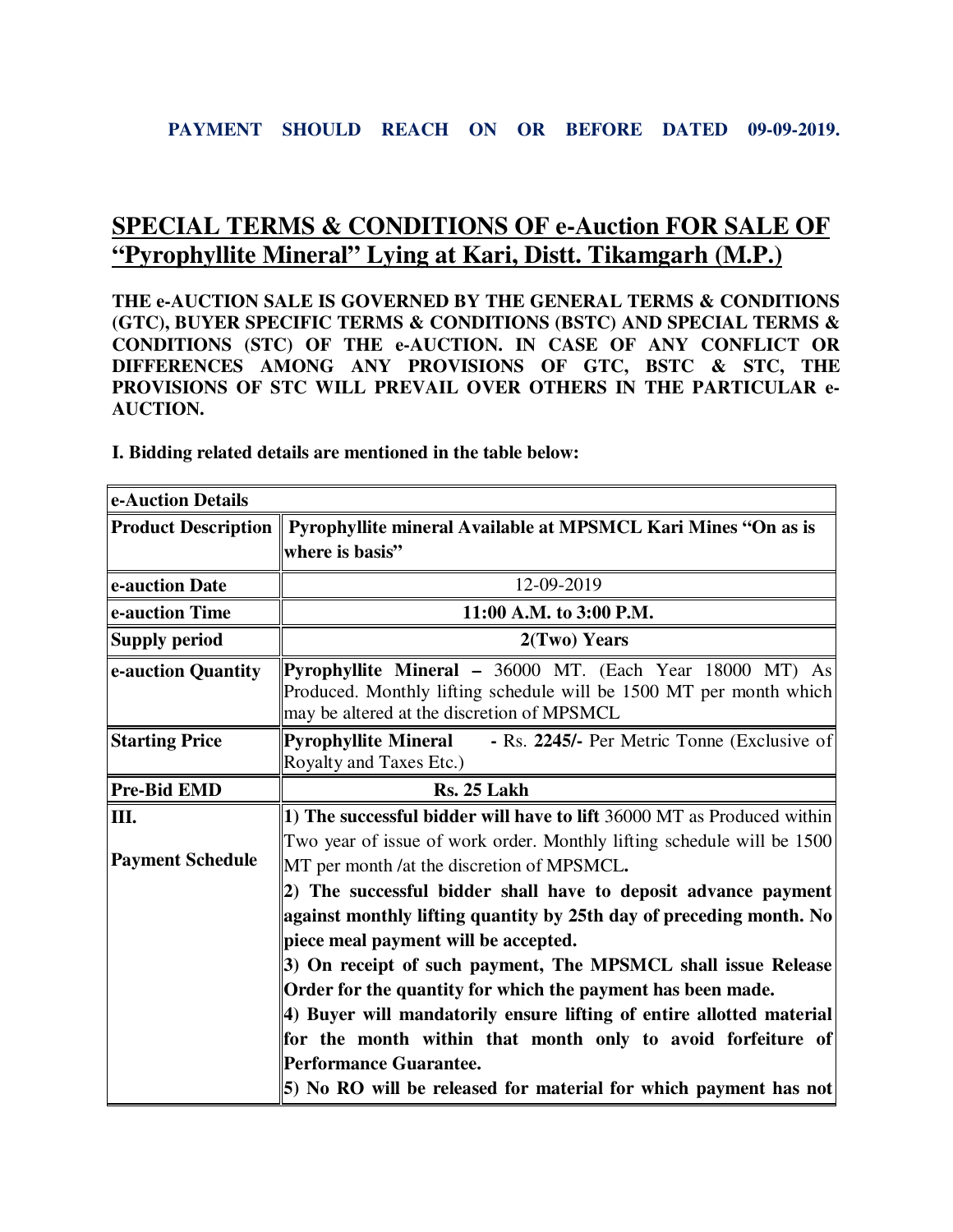| been received. |  |
|----------------|--|
|                |  |
|                |  |
|                |  |
|                |  |
|                |  |
|                |  |

**IV. All the bid offers received in the e-Auction will be valid till the issuance of Sale Intimation Letter or 15 days whichever is later.** 

**THE TERMS & CONDITIONS INCLUDING THE LIST OF MATERIAL APPEARING ON THE DATE OF E-AUCTION IS FINAL AND BINDING ON THE PARTICIPANT BIDDERS. THE SAME MAY PLEASE BE DOWNLOADED FOR ANY FURTHER REFERENCE.** 

**1. The M.P.STATE MINING CORPORATION LTD. BHOPAL (Contact Person : Shri D.S. Baghel Sr. Dy. General Manager (Geology) Contact No. - 07552576213 & Shri Nagendra Singh, Manager (Mines) Kari, Mob.9425437094, PH. 0755-2763391/92, FAX No. 0755-2763394 and 07683-244308,. MPSMCL, the Owner/Seller, will be hereinafter referred to as PRINCIPAL.** 

**and MPSEDC Ltd./NIC , the Selling Agent of the PRINCIPAL, having its office at Bhopal will be hereinafter referred to as NIC (Contact Person : Smt. Avantika Verma Nodal Officer MP e tenders, PH.0755-2518500, . Wherever the word buyer is indicated, it will be referred to as successful bidder.**

**2.1. The General Terms & Conditions (GTC) displayed on the e-Auction Website of MPSEDC/NIC shall be constructed to be an integral part of the offer and the Bidder may like to download the same for their record. However, in case of any conflict between the STC and GTC, the STC shall prevail.** 

**2.2. Documents regarding eligibility criteria shall be sent by the bidder directly to MPSMCL. MPSMCL shall examine the documents and intimate MPSEDC/ NIC regarding their fulfillment of eligibility criteria. MPSEDC/NIC shall permit only such bidders to participate in the e-auction who are found eligible by MPSMCL.**

 **(3) MODE OF DESPATCH/LOADING CHARGES:** 

**3.1 A. MODE OF DESPATCH:-The material will be for dispatches through road only by trucks/tippers from Kari Pyrophyllite Mines, Kari, Distt. Tikamgarh.** 

**B. LOADING CHARGES: - Loading and Transportation to be arranged by successful bidder and entire expenses in this regard are to be borne by them.**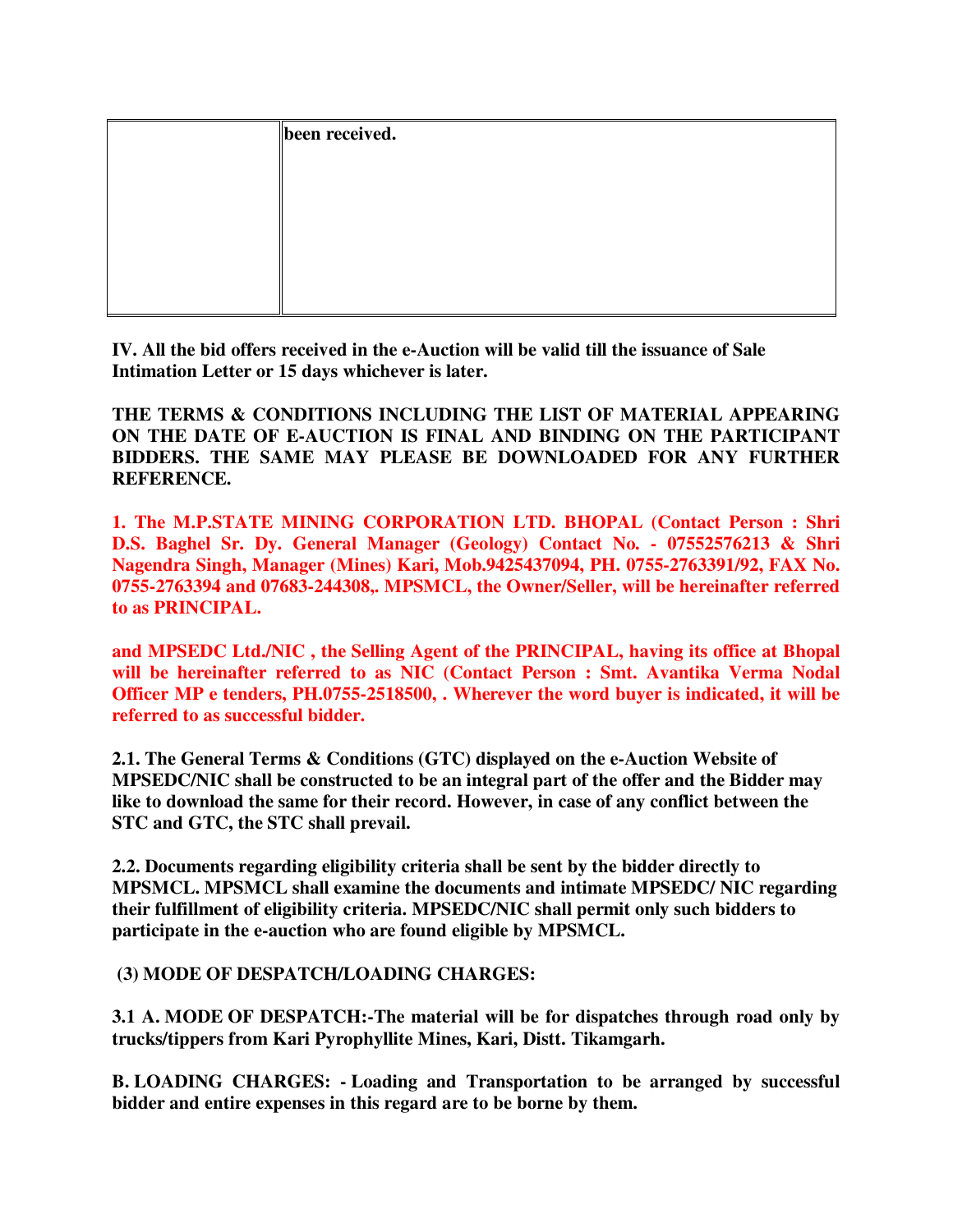**3.2 Bidders/Buyers will be permitted to visit the Pyrophyllite Mines, Kari except on holidays, during the working hours of all working days between 8:00 AM to 3:00 PM. However Stock Material shall be available for pre-bid inspection from date of eauction notice till the day preceding the auction date.** 

 **(4) Bidding Process:** 

**4.1 The registered Bidders shall be required to record their acceptance, after login, of the Terms & Conditions of the e-Auction before participation in the actual Bidding Process.**

**4.2 Before participating in e-Auction, bidders are required to satisfy themselves with the quality of Pyrophyllite mineral being offered for sale.** 

**4.3 The Bidders while bidding shall quote their "Bid Price" at or above the Starting price PMT of Pyrophyllite mineral in Indian Rupee as base price on Ex-Kari Mines basis, Exclusive of Royalty, Loading Charges, NMET, DMF, Forest Fee, Cess, RRDT, GST and interest etc. if any applicable.**

**4.4 Tax/GST/Royalty, NMET, DMF, Forest Fee, RRDT, and other applicable taxes, if any shall be charged extra as applicable.** 

**4.5 The date, time and period of e-Auction as notified in advance including closing time on portal of M/s. MPSEDC/NIC Limited shall be adhered to except in the event of force majeure. However, the closing time of e-Auction will be automatically extended up to last Bid time, plus 10 minutes, so that opportunity is given to other Bidders for making an improved Bid.** 

**4.6 The Starting price of this e-Auction shall be Rs.2245/- PMT for Pyrophyllite mineral shall be awarded to H-1 bidder at the time of closure of the auction subject to approval from MPSMCL. Bidders shall be free to bid at or above the reserve price. Further the bidder shall offer successive bids (PMT) in the increment of Rs.1/- (Rupees One only) during the normal e-Auction period and the extended period.** 

**4.7 ADDITIONAL INFORMATION:-** 

**I. On receipt of more than one offers, highest bid shall be accepted.** 

**II. If only one bid is received in the first invitation and offered price is 10% or more over and above the reserve price, then it may be sanctioned. If such single bid offers less than that or in an event of receipt of no offer, new bids will be invited.** 

**III. Even if single bid is received in the second invitation for e- auction, equal to or above the reserved price, the same may be accepted.**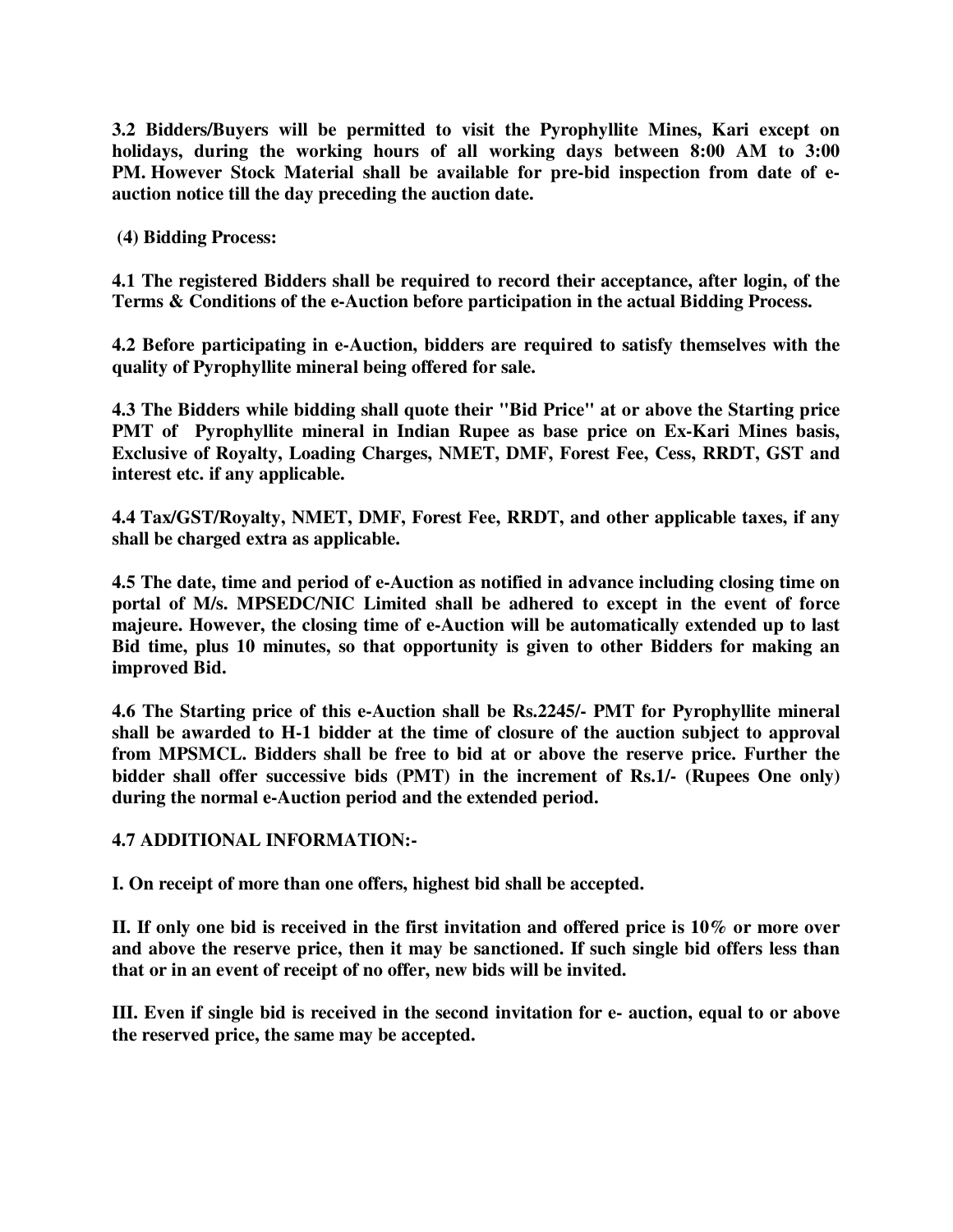**IV. On failure of this invitation, reserved price of the mineral may be suitably revised. However MPSMCL reserves the right to revise any terms or conditions at any subsequent auction.** 

**(5) Post e-Auction Process:** 

**5.1 The successful bidder will be intimated of acceptance of offer through e-mail by MPSMC Limited however, it will be the responsibility of the bidder to personally see and download the result displayed on website of MPSMCL. (www.mpsmcl.mp.gov.in)after close of e-Auction.** 

 **5.2 The successful bidders will be required to deposit value of quantity with MPSMCL strictly as per Clause 7 of the terms of payment after the intimation by MPSMCL.**

**5.3 The Pre-Bid EMD Rs. 25Lakhs (Twenty Five Lakh) shall not be treated as an adjustment towards material value.** 

**5.4 Security Deposit will be 10% of Basic Sale Value, of 18000 MT mineral (One Year Quantity) at approved Bid Price. Security Deposit would be retained with MPSMCL and the same will be released without any interest, after the successful lifting of the entire material awarded and to the satisfaction of MPSMCL.** 

 **For this purpose, EMD deposited by successful Bidder shall be converted into Security Deposit and the remaining amount of Security Deposit shall be deposited by way of DD/ epayment in MPSMC account as per clause 6.3 with MPSMCL within 07 days of intimation by MPSMCL.**

**6 (i) The successful bidder will have to lift 36000 M.T. Pyrophyllite Mineral within two year of intimation of acceptance of bid to successful bidder by MPSMCL. Successful bidder will have to ensure lifting of 1500 MT per month as per monthly schedule.Although MPSMCL reserves the right to alter monthly schedule at any point of time.** 

**ii) The successful bidder will have to deposit advance payment against monthly lifting quantity by 25th day of preceding month. No piece meal payment will be accepted.** 

**iii) On receipt of such payment, MPSMCL shall issue Release Order for the quantity for which the payment has been made.** 

**iv) If production schedule from the mine is in variation with clause 6(i) for any particular month, intimation of the same will be given to the successful bidder by 20th day of preceding month.** 

**v) No RO will be released for material for which payment has not been received.** 

**6.2 Refund of Security Deposit: The Security Deposit would be refunded, on request of the successful bidder, only after completion of applicable lifting period and physical lifting of Pyrophyllite mineral after deducting for any loss or damages caused to MPSMCL's property, while lifting the Pyrophyllite mineral. However, in the event of default in**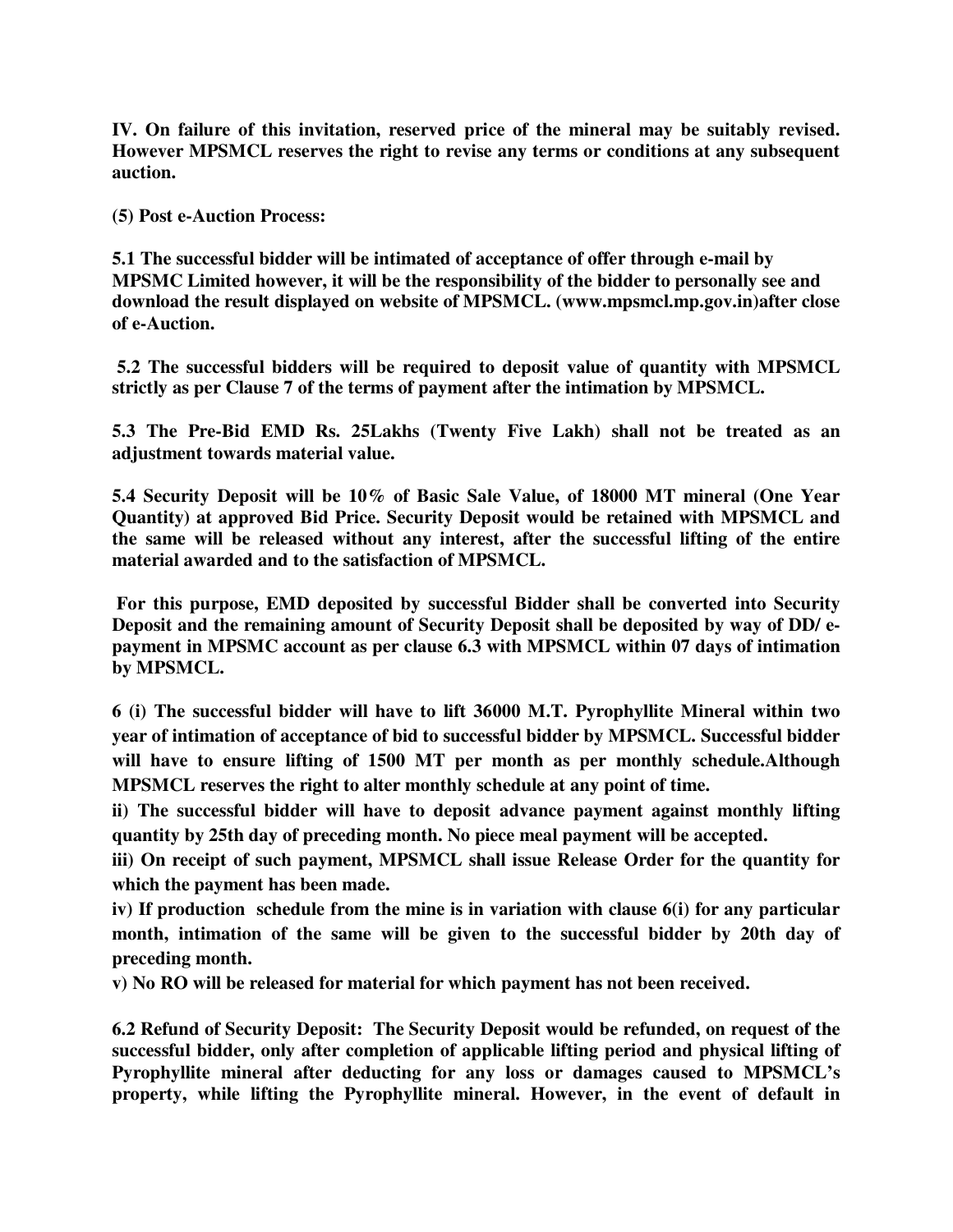**performance by the bidder, the provision of forfeiture of the Security Deposit as stipulated in Clause 9 would be applicable and invoked by MPSMCL.** 

**6.3 The Pyrophyllite mineral value as in clause 7.1 shall be deposited by way of DD drawn in favour of "THE MADHYA PRADESH STATE MINING CORPORATION LIMITED" payable at Bhopal. The buyers shall also have the option of making e-Payment through NEFT/RTGS.** 

**The bank details of M/s MPSMCL are:** 

**"THE MADHYA PRADESH STATE MINING CORPORATION LIMITED"** payable at Bhopal Dist. Bhopal

**A/C Name - The Madhya Pradesh State Mining Corporation Ltd. Bank Name- I D B I BANK A/c No.- 030104000246262 IFSC Code- IBKL0000030 (7) Procedure of Pyrophyllite mineral Delivery** 

**7.1 The delivery period to complete the lifting of the entire bid quantity shall be 2 years from the date of intimation of acceptance of bid by MPSMCL.** 

 **7.2 MPSMCL shall issue separate Release Orders to the successful bidder after realization of payment. The Buyer has to submit the option through a Sale / Delivery Order mentioning the destination and the Release Order issued by MPSMCL would indicate the same accordingly.** 

**7.3 It is the responsibility of the Bidder/Buyer to take delivery of the Pyrophyllite mineral from the mines, strictly adhering to the safety precautions and the provisions of Forest and Environment Protection Act. The loading of the Pyrophyllite mineral into the trucks arranged by the buyer's will be done at his own cost. Transportation of Pyrophyllite mineral to the buyer's premises shall be the sole responsibility of the buyer only, at their own cost and they shall fully ensure the safety rules as well as prevent any spillage causing pollution issues.**

**7.4 The Quality of the Pyrophyllite mineral will be determined as per the record of monthly production. The Quantity of the Pyrophyllite mineral for billing and all other purposes will be determined as per net weight recorded at a weigh-bridge authorised by Mines Manager of Kari Pyrophyllite mines or any other place as prescribed by MPSMCL.** 

**(8) Refund of EMD for Unsuccessful bidders: In case of unsuccessful bidders, pre-Bid EMD shall be refunded by MPSMCL after the e-Auction is over, on the bidder's request. The unsuccessful bidders need to mail their Bank account details for the same to MPSMCL No interest will be paid on EMD.**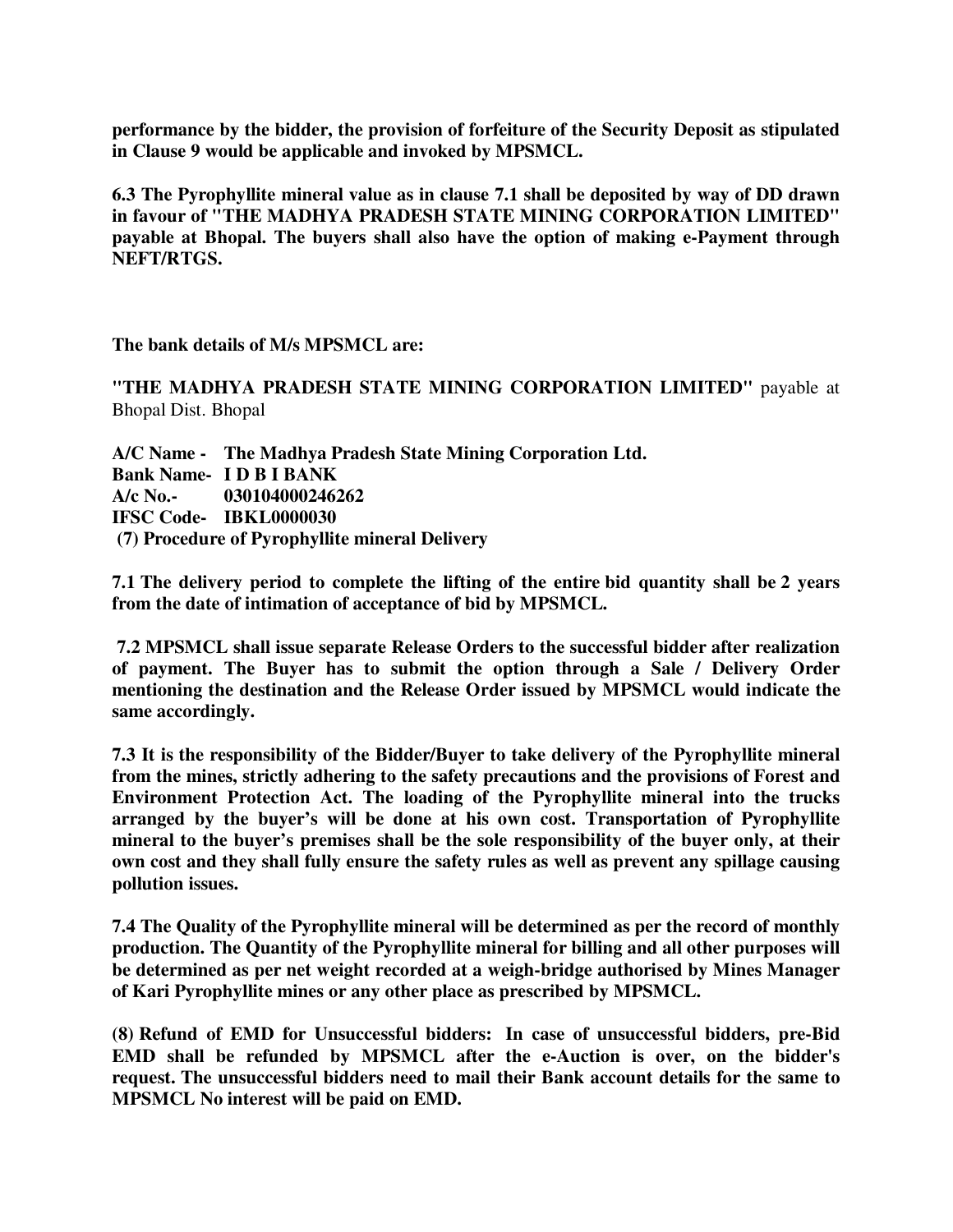**(9) Forfeiture of Security Deposit: The security deposit of the successful Bidder will be liable for forfeiture in the following cases:-**

**9.1 If the successful bidder does not lift the bid quantity within the stipulated period, the security deposit @ 10% of Approved Bid price per metric tonne for the unlifted quantity would be forfeited. The remaining amount shall be refunded to the successful bidder.**

**9.2 If the Buyer denies taking the material after issuance of Release Order within the stipulated period, security deposit @ 10% of Approved Bid price per metric tonne shall stand forfeited. The remaining amount shall be refunded to the successful Bidder.**

 **(10) ROYALTY, TAXES, DUTIES AND CLEAN ENERGY CESS:** 

**10.1 Royalty, NMET, DMF, RRDT, Forest Fee etc. will be extra as applicable from time to time as declared by Central Govt. /Statutory authorities.** 

**10.2 GST shall be charged extra as applicable.** 

**10.3 Any revision in duties, taxes, levies etc. by the Govt. shall be passed on to the buyers.**

**(11) General Terms & Conditions:**

**11.1 Bidders must always ensure to keep their email address valid. In any case Buyers cannot be absolved from fulfilling the responsibility of compliance of any of the terms and conditions herein including payment terms due to non-receipt of emails from MPSMCL.**

**11.2 Bidders must be extremely careful to avoid any error in bidding (whether typographical or otherwise) and they are fully responsible to check and rectify their bid before submitting their Bid into the live-Auction floor by clicking the "Bid" button.**

**11.3 There is no provision for bidding in decimals. The Bidder shall be solely responsible for all consequences arising out of the bid submitted by them (including any wrongful bidding by them) and no complaint/representation will be entertained by MPSEDC/NIC Limited/ MPSMCL in this regard.**

**11.4 The decision of the Managing Director of MPSMCL in matters related to this e-Auction shall be final and binding on the bidders/Buyers.**

**11.5 Quantity mentioned in notice is only indicative and may undergo a change depending on factors like actual availability and production of Pyrophyllite mineral. The mineral shall be provided as and when produced. If there is any deviation from the expected production from mine as given in clause I of 'Special Terms and Conditions" of this document, the same will be intimated to the successful Bidder by 20th day of the preceding month.**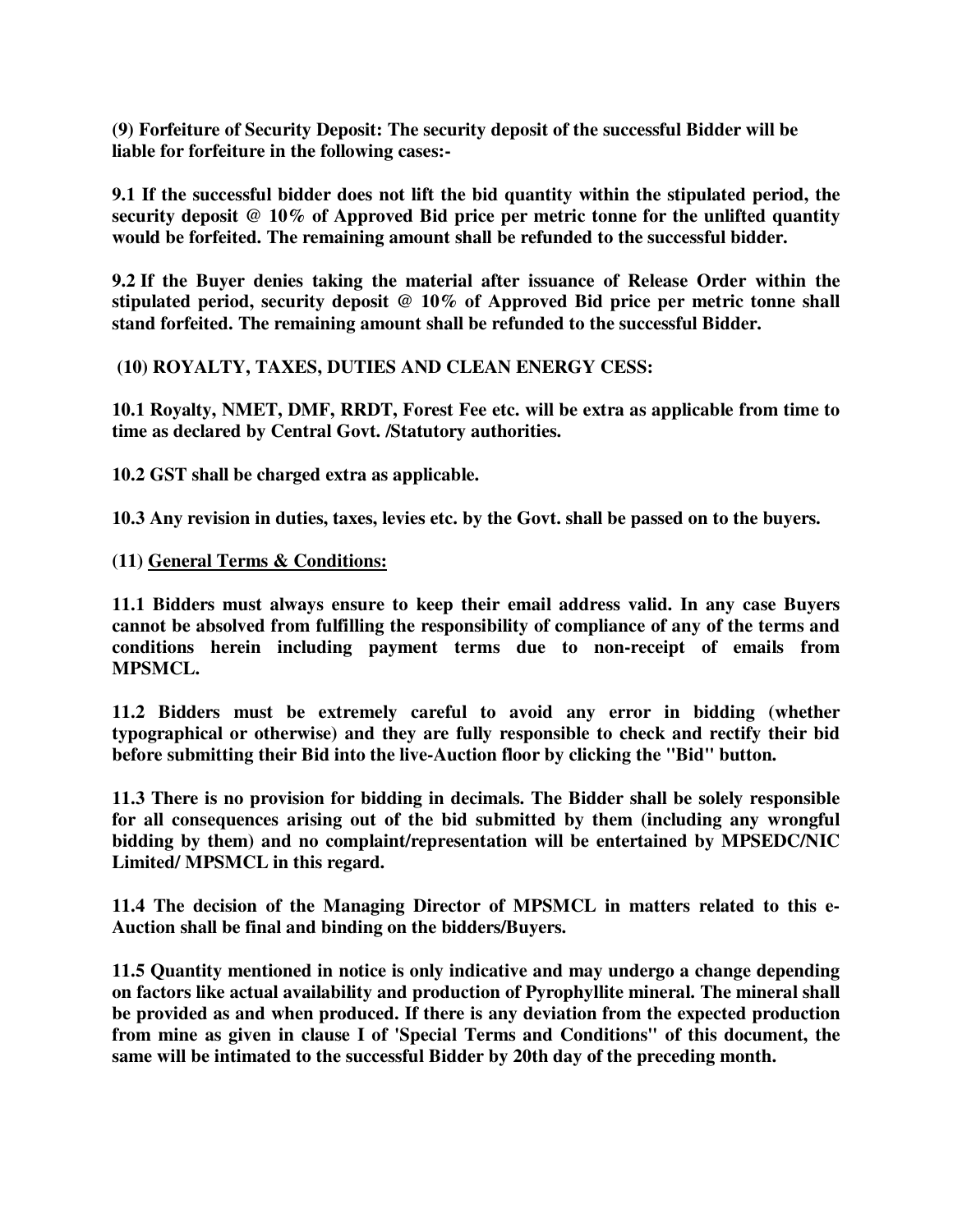**11.6 Notwithstanding anything contained in the e-Auction sale notice or advertisement issued as to description and particulars of material put up for sale, the sale of the Pyrophyllite mineral is on Ex-Kari Mines on "As Is Where Is" and no complaint basis only. MPSMCL Ltd do not give any assurance or guarantee that the material to be delivered will adhere to notice or advertisement or quality/ specification. No claim whatsoever shall be entertained on account of loss of weight due to moisture or on quality grounds. The bidder/buyer shall have to satisfy themselves regarding the quality of Pyrophyllite mineral and make their offer accordingly. No plea of misunderstanding or ignorance of conditions put forth subsequent to any confirmation of sale shall be accepted. The principle of "CAVEAT EMPTOR" (let the buyer be aware) will apply.**

**11.7 The dispatches are on Ex-Mines basis. Claims on Quality or Quantity beyond dispatch point shall not be entertained.**

**11.8 MPSMCL reserves the right to cancel the sale of Pyrophyllite mineral under this e-Auction at any stage at its sole discretion without assigning any reason thereof and no party shall have any right whatsoever to raise any claim in that regard on that count.**

**11.9 MPSMCL. reserves their rights to amend/modify/reject the auction deal in full/part and reserves the right to further modify/amend and revise the terms and conditions contained herein in full or in part at any point of time and no party shall have any right, whatsoever to raise any claim in that regard on that count.**

**11.10 Sale under each e-Auction shall be an individual, independent, unique and complete transaction.**

**11.11 All terms and conditions of Scheme are subject to force majeure conditions as applicable.** 

**FORCE MAJEURE: Neither party will be liable for any claim on account of any loss, damage or compensation, whatsoever, arising out of any failure to carry out the terms of this contract, where such failure is caused due to war, rebellion, mutiny, civil commotion, fire, riots, earthquake, drought, flood crop failure, or Act of God or due to any restraint or regulation of the State or Central Government or a local authority/authorities, provided a notice of such occurrence is given to the other party in writing within 10 days from the date of occurrence of the force majeure clause. On cessation of the force majeure condition continued and will also give documentary evidence thereof this effect.** 

**It is reiterated that MPSMCL will not be in any way responsible for failure to deliver the material due to cause beyond their control such as strike, lockout, cessation of work by labourers, shortened hours, act of GOD or other causes or other contingencies whatsoever. In case of such force majeure conditions, the period of delivery shall automatically get extended proportionately. The bidder/buyer shall not be entitled to cancel the contract on these grounds.** 

**11.13 CONDUCT DURING DELIVERY: Bidder/Buyer shall solely be responsible for movement and proper behavior of their deputies, agents, and laborers within MPSMCL**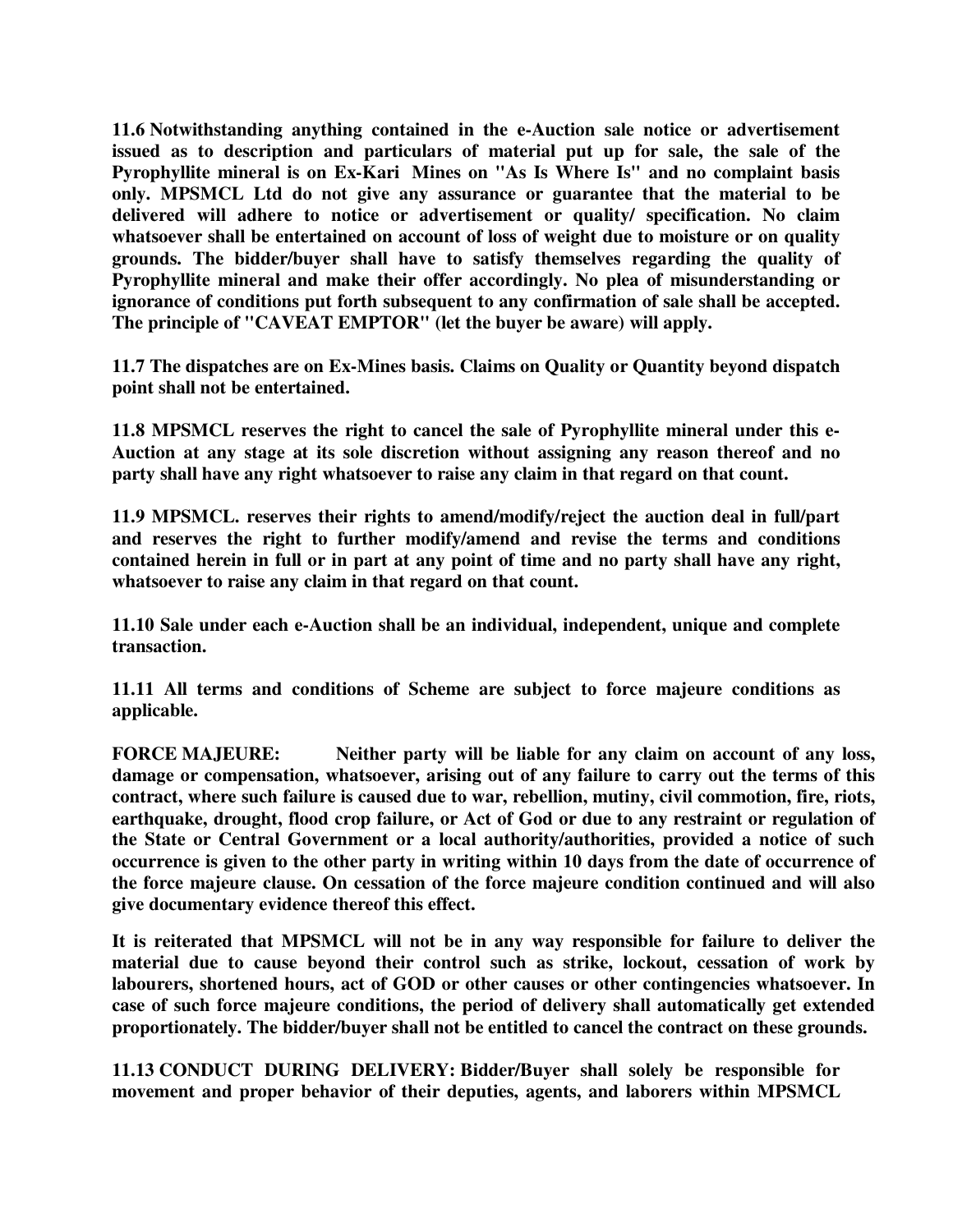**premises. If any damage caused to MPSMCL's property, the buyer is responsible to make good such damage to the satisfaction of MPSMCL, and the decision of MPSMCL Limited, in this regard shall be final and binding.** 

**11.14 STATUTORY AND SAFETY CONDITIONS: Before commencement of delivery operations, the buyer shall take group insurance for the workers under his control, which will not only cover fatal accidents, but also injuries, which may or may not result in partial or permanent disablement. The copy of cover note for insurance shall be submitted in the MPSMCL's office.**

**11.15 COMPLIANCE WITH LABOUR LAW AND SAFETY RULES: During the delivery period, the workers employed by the buyer within the mine premises will be governed by the Labour Laws and Rules, Factory Act, Provision of EPF Act 1951 and MPSMCL's Security and Safety Rules as applicable.**

**11.16 ACCIDENTS ETC. TO BUYERS LABOURER: MPSMCL /NIC will not be responsible at any point of time for any injuries caused to the workers engaged by the buyer due to accident within the Kari Pyrophyllite mineral Project premises or at the place of work and the bidder/buyer will make available transport facility to the accident victims to the hospital and give proper arrangement for medical attention and treatment to his labourers and their representative. The bidder/buyer will be solely responsible for any claim arising out of the employment, injuries to labourers in the course of employment under any statute. It is the responsibility of the bidder/buyer to provide necessary safety appliances like hand gloves, helmet, boots etc to the labourers who are engaged for handling of the goods/ Pyrophyllite mineral.** 

**11.17 During delivery, if any of the labourers are found not wearing the proper safety appliances; they will not be permitted to carry out the delivery works and will be sent out of Kari Pyrophyllite mineral Project premises. MPSMCL reserves its right to stop the delivery work, if it is carried out in an unsafe manner.** 

**11.18 Bidder/buyer shall arrange their own trucks/dumpers, and shall make their own arrangement for transportation of the material under supervision of authorized official of the MPSMCL.**

**11.19 The authorization for the men and material has to be obtained from the MPSMCL's authorized officer.** 

**11.20 The buyer shall observe all statutory and safety measures. The suggestions given by the Mines Manager/Authorized official of Kari Mines MPSMCL shall be scrupulously followed. All the labourers engaged by the buyer must wear safety kits like helmet, shoes, safety belts, gloves, etc. without which the entry is prohibited.** 

**The buyer has to make his own arrangements for accommodation and canteen facilities for his workers.**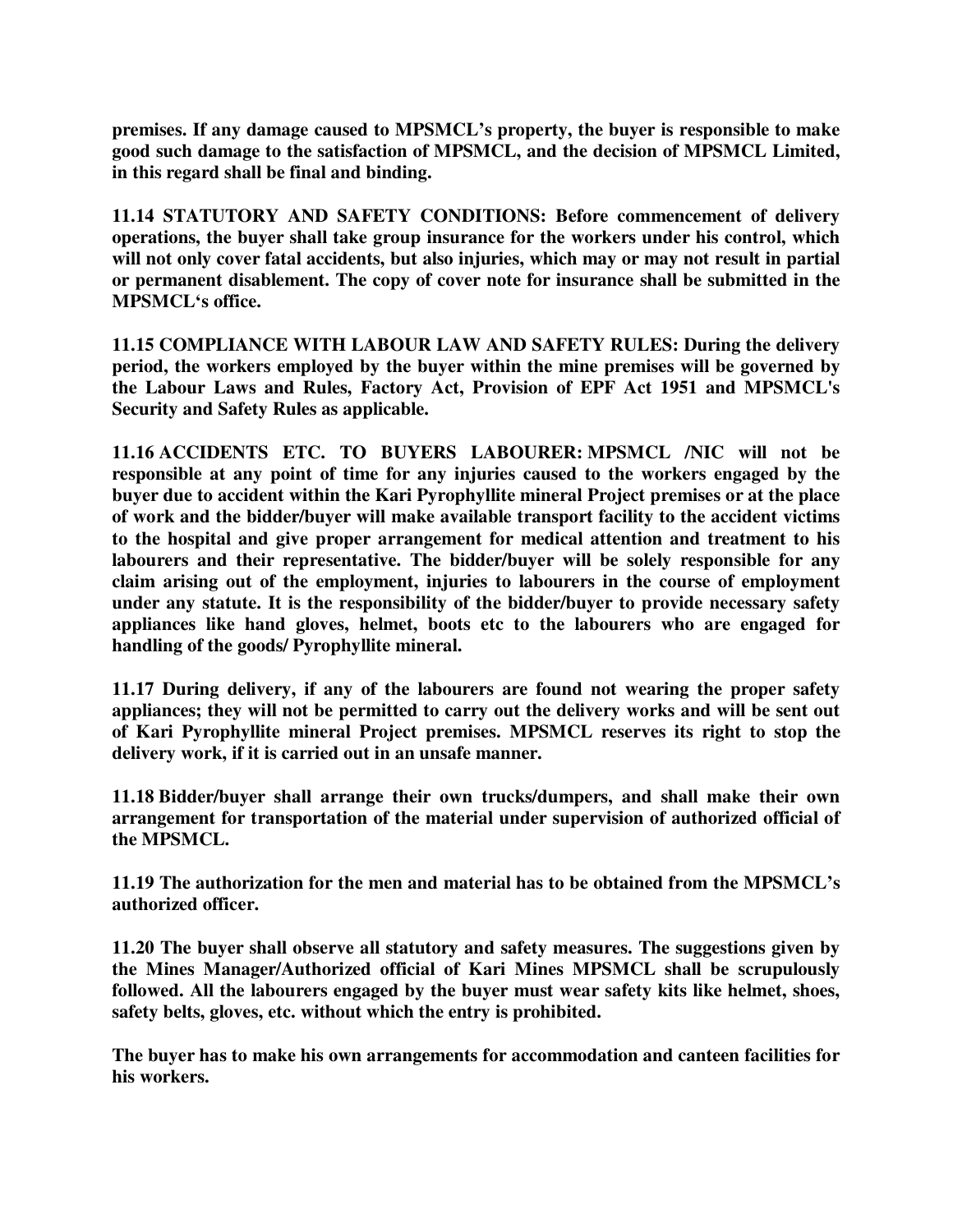**11.21 BLACKLISTING: If it is found that the bidder/buyer is not following the terms and conditions of payment/delivery or other conditions of the auction and also indulging in any malpractices either himself or by his agents, deputies or observer, such bidder/buyer are liable to be blacklisted and appropriate action will be taken as deemed fit by MPSMCL /NIC.**

**11.22 No interest will be paid to the bidder/buyer on the amount paid or deposited by him and on the amount refundable to him, if any.**

**11.23 Removal, loading and transportation of Pyrophyllite mineral will be allowed with the specific permission obtained from MPSMCL's officers authorized by Kari Mines MPSMCL. The safety precautions and procedures shall be stringently followed by the buyer.** 

**11.24 No Delivery of material will be given on holidays observed by MPSMCL. All deliveries will commence from 7:00A.M. and close at 3:00 P.M. MPSMCL may change the delivery time of material depending upon the site conditions. The bidder/buyer should intimate in writing in advance as to when vehicle will come for taking out the materials. The Lorries authorized by the officer-in-charge of Kari Mine alone will be permitted inside the Mines area for loading of the material. For the entry of vehicles in the Mines area, which is covered in the project area, the statutory obligations like valid driving license, road tax details, brake check up clearance, etc. shall be submitted to the officer authorized by the Manager, Kari Mines MPSMCL and their permission is to be obtained. If the bidder/buyer comes without prior written intimation and permission as above, the MPSMCL Ltd has got the right to return the vehicle without loading and bidder/buyer cannot claim for any loss towards the same. The loaded trucks/dumpers shall have to get weighed before and after delivery of mineral at weighbridge authorized by MPSMCL. After loading of Pyrophyllite mineral if the gross weight is found more than the permitted weight, the vehicle will be sent back for unloading the excess quantity to Stock Yard. If it is less, the vehicle can go for reloading the balance quantity. The spillage of Pyrophyllite mineral from the Truck near the weigh bridge shall be cleared by the buyer then and there. The empty trucks shall also be fully cleared by the buyer before taking weight.** 

**Note:- Apart from terms and conditions mentioned here, the buyer shall also be bound by the terms and conditions mentioned in the Release Order.**

**11.25 The material will be delivered only to the successful bidder/buyer or to their authorized representatives. If the successful bidder/ buyer desires to authorize a representative or an agent for delivery, in such case the bidder/buyer shall produce suitable authorization letter authorizing his representative or agent to lift the materials from MPSMCL's premises.**

**11.26 Employees of MPSMCL /MPSEDC/NIC are not eligible to participate or to represent on any ones behalf in the e-Auction.**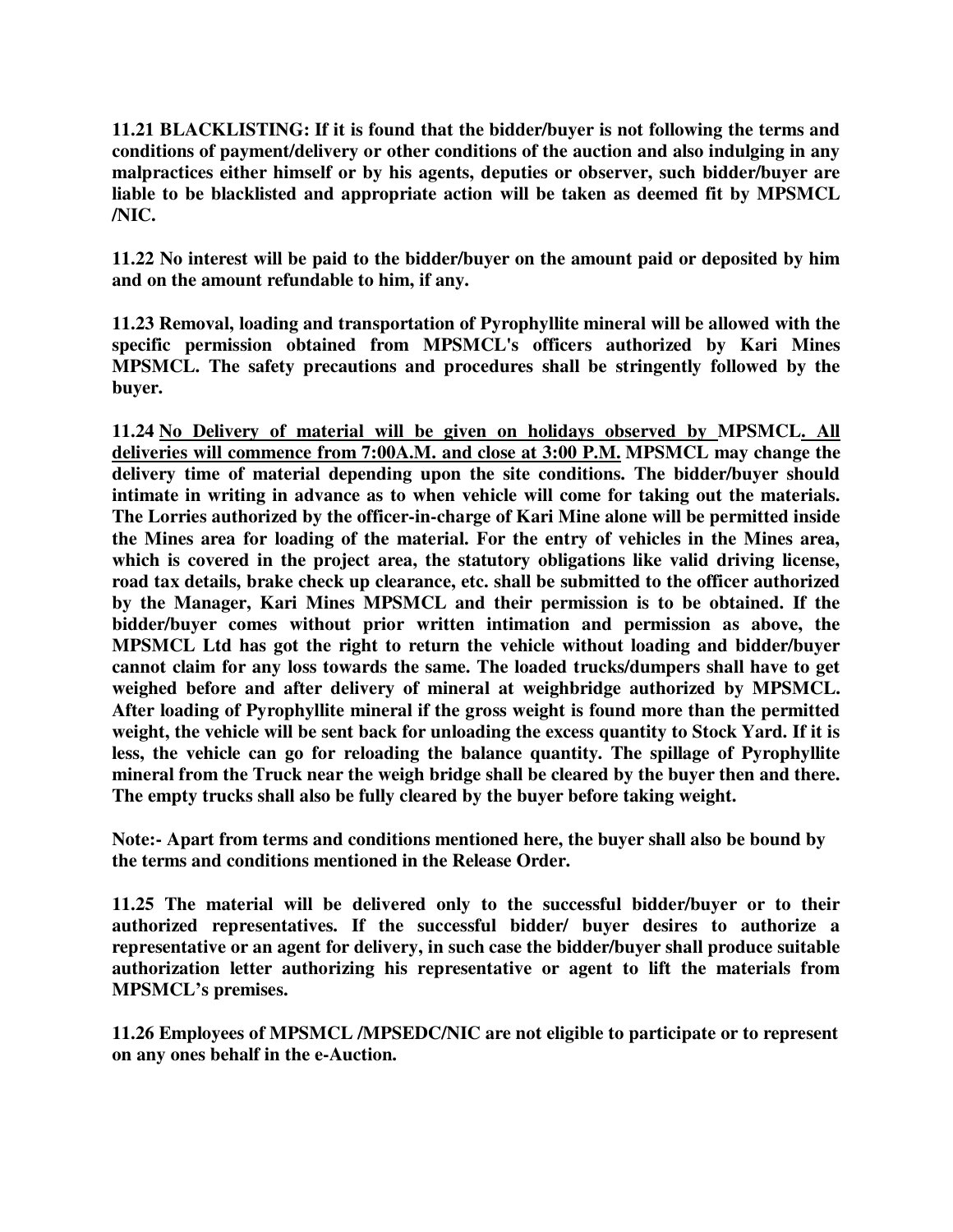**11.27 The entire area for this delivery work is under the control of Security personnel. The buyers and their authorized person's movement are restricted strictly within the delivery area only. If they are found roaming in other areas of Kari Pyrophyllite mineral Project, severe action will be taken not only against them, but, also on the successful bidders/buyers for trespassing.**

**11.28 MPSMCL/MPSEDC/NIC will not be liable for any claim and buyer shall keep MPSMCL/NIC fully indemnified and harmless against any claim and proceedings of any of their own or against the employees or other.** 

**11.29** *TERMINATION/ BREACH OF CONTRACT: In the event of bidders failure to fulfill any of the contractual obligations including non-lifting the contracted materials under this agreement, MPSEDC/NIC/MPSMCL's decision in regard to bidder's failure shall be final and binding on the bidder.* 

**11.30 MPSMCL/MPSEDC/NIC shall have the right to issue addendum to the e-Auction document to clarify, amend, modify, supplement or delete any of the conditions, clauses or items stated. Addendum so issued shall form part of original invitation to e-Auction and shall be published only on MPSMCL website.** 

**11.31 The bidder shall have no right to issue addendum to e-Auction document to clarify, amend, modify, supplement or delete any of the conditions or items stated therein.** 

**11.32 Managing Director, MPSMCL shall have the right to issue necessary clarifications /instructions as regards e-auction document and shall be published only on MPSMCL website.** 

**11.33 Managing Director, MPSMCL shall have right to interpret provisions of the eauction document. His decisions in this regard shall be final and binding on the participant bidders and the Successful bidder.** 

## **12 RESOLUTION OF DISPUTES AND GOVERNING LAW**

**(a) In the event of any dispute, disagreement or difference between MPSMCL and the buyer arising out of or in connection with performance of this Contract /Arrangement and /or the rights and liabilities of the Parties hereto, such dispute or difference shall first be attempted to be resolved amicably by good faith negotiations or mutual consultation.** 

**(b) Any such dispute, disagreement` or difference which cannot be resolved amicably by the Parties including without limitation any claim or controversy relating to the interpretation of this Agreement, any arrangement relating to or contemplated under this Agreement or breach, termination or invalidity thereof, shall upon election by either Party be submitted as a dispute to be adjudicated through arbitration as per the Arbitration and Conciliation Act, 1996. The arbitral tribunal shall comprise of three (3) arbitrators. The seller shall appoint one and the buyer shall appoint one arbitrator. The third arbitrator**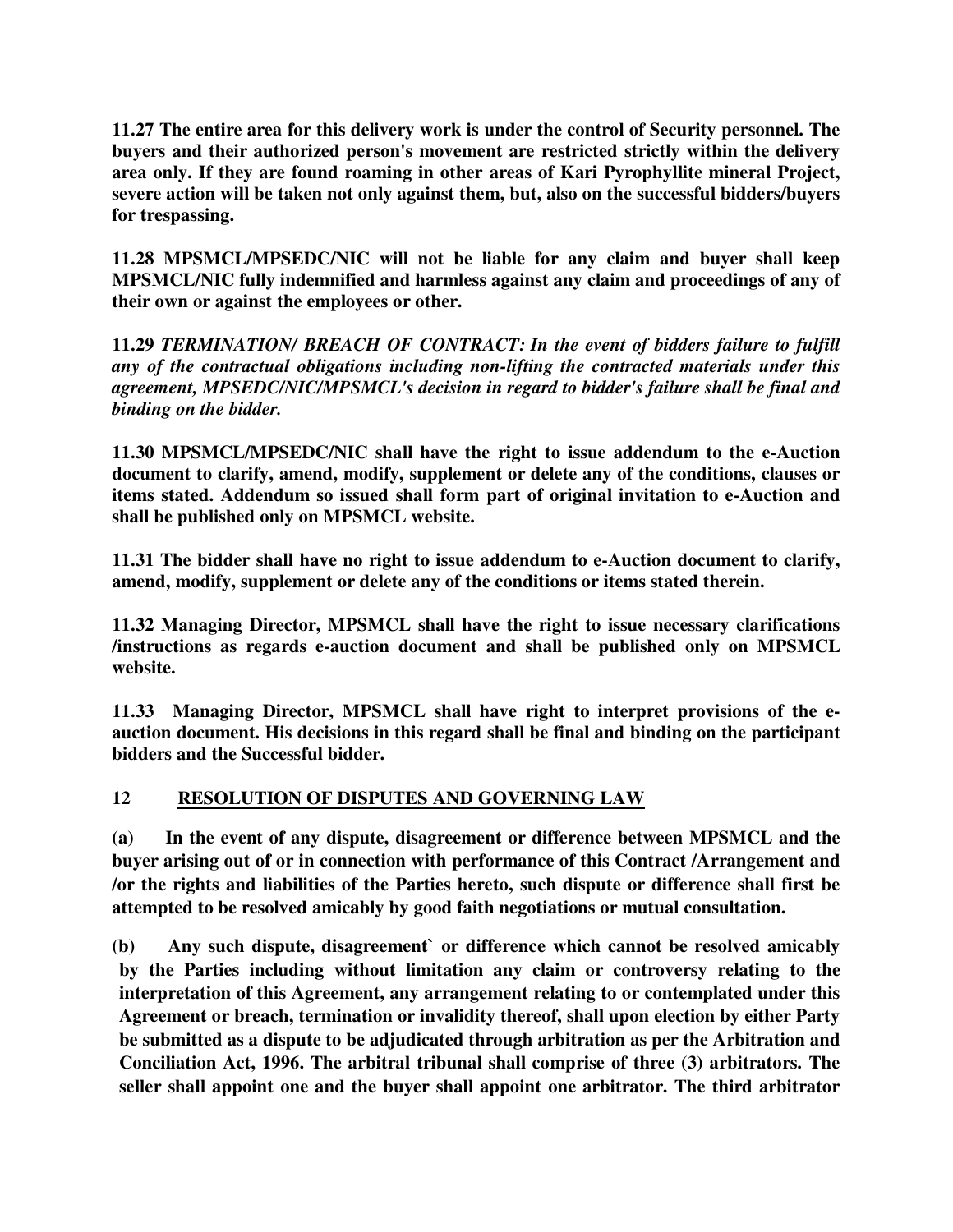**shall be chosen by the two arbitrator so appointed by the Parties. If any of the Parties fail to appoint its respective arbitrator within a period of thirty (30) days from the date of reference of any dispute to arbitration or if the two arbitrators appointed by the Parties fail to choose the third arbitrator within a period of thirty (30) days of the latter of the two arbitrators being appointed by the Parties, then, in that event the relevant appointment or selection shall be made by the Hon'ble High Court of Madhya Pradesh. Any reward rendered upon such arbitration shall be a reasoned award and in writing and shall be final and binding on the Parties subject to the Arbitration and Conciliation Act, 1996. The venue of arbitration shall be Bhopal, Madhya Pradesh.** 

**(c) This Agreement, and the rights and obligations hereunder shall be interpreted, construed and governed by the laws of India. Further, the courts of Bhopal shall have exclusive jurisdiction in all matters under this Agreement.**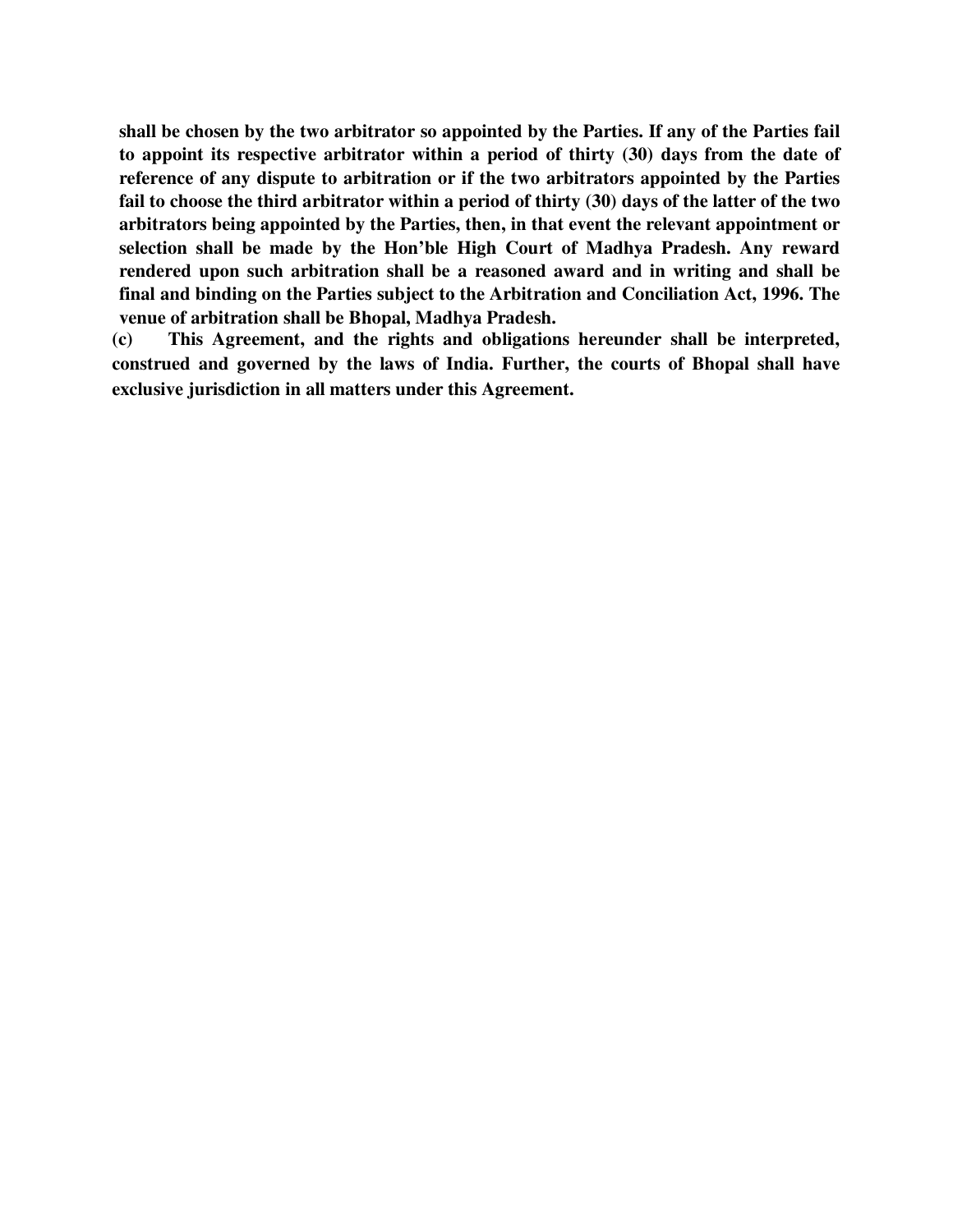## **Guidelines to be followed by bidders to participate in the online Auction system:**

#### **Enrollment:**

1) The bidder first gets enrolled into the online eAuction system and then the Digital Signature Certificate of Class III (with Signing key usage) registration has to be carried out. Enrollment is free for the bidders in the eAuction site.

## **Search Auction:**

2) The bidder then searches the auctions available and move the ones which the bidder is interested to the 'My Auction' area.

3) From the 'My Auction' area, the bidder downloads the auction schedule and other documents.

4) Bidder prepares and gets ready with the Auction Fee/ EMD/ Solvency payment and other requirements.

#### **Payment of Auction Fee/EMD & submission of relevant documents:**

5) The bidder enters the Auction Fee/ EMD/ Solvency details through PayFee in 'My Auction' for Auction Fee/ EMD payment & other relevant documents within the time indicated and then submits it for approval by the AIA.

## *Receiving of confirmation/ approval by Department:*

6) The bidders gets the confirmation / approval of the Auction Fee / EMD payment / relevant documents by the AIA within the time indicated in the Auction Schedule.

7) In case of any clarifications, bidders has to check with AIA well in advance so that participates in the online auction as scheduled.

8) The bidder will be given a code (masking) to keep the participation details secret, during the auction.

#### *Participation in scheduled auction:*

9) Once the auction time is reached, bidder will be allowed to submit the bid as per the permissible amount indicated as per the auction type i.e Forward Auction.

10) 5 minutes before the close of the auction, if a bidder submits a new quote, the close time will be increased by 10/15 minutes, as configured, for other bidders to respond.

11) Once the auction closing time is reached, system will not allow others to bid further and all bidders will be informed about the closing of the auction and the highest / lowest bidder (Forward) at the closing time will be intimated to all bidders.